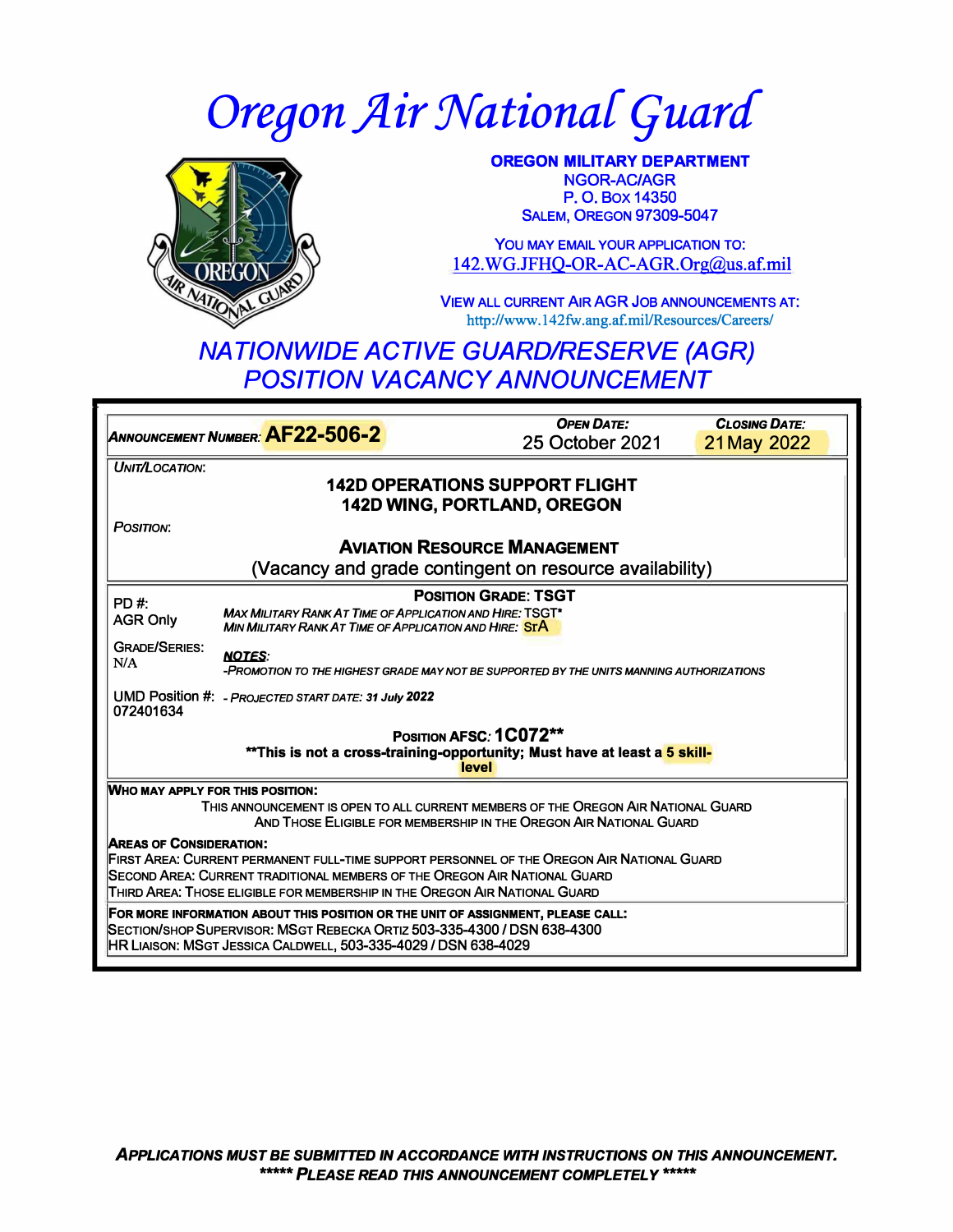# **DESCRIPTION OF DUTIES**

1. Initiates actions to execute aviation/parachutist/missile combat crew management policy and procedures. Prepares and processes aeronautical orders and military pay orders. Schedules aircrew flying and ground training and maintains mission information and planning data. Assists in establishing flying schedules and aircraft and aircrew assignments. Prepares reports, and coordinates aircraft schedules and aircrew training activities with maintenance, communication, armament, intelligence, personnel and medical units. Prepares flight authorizations and monitors individual flight/jump requirements and allocated flying hours.

2. Plans, schedules and supervises aviation resource management functional areas. Analyzes and summarizes reports and aviation/parachutist/missile/operation training and resource data. Reviews personnel action requests on aircrew members and parachutists to determine the effect on their status; monitors individual entitlement to incentive pay.

3. Acts as technical adviser on matters pertaining to the Aviation Resource Management System, Plans, organizes, schedules, directs, and evaluates workloads and duty assignments of 1C0X2 personnel. Evaluates work methods and procedures to achieve the most economical use of resources and functions. Manages and evaluates functions and conducts liaison duties with mission support agencies to reduce common problems, improve procedures, and increase efficiency.

4. Other duties as assigned.

### **ELIGIBILITY REQUIREMENTS FOR ENTRY INTO THE AGR PROGRAM**

- Member must meet all eligibility criteria in ANGI 36-101, The Active Guard/Reserve Program.  $\blacktriangleright$
- Must be a member or eligible to become a member of the Oregon Air National Guard.  $\triangleright$
- Member will be required to hold a compatible military assignment in the unit they are hired to support.  $\blacktriangleright$
- Member's military grade will not exceed the maximum military duty grade authorized on the Unit Manning  $\blacktriangleright$ Document (UMD) for the position.
- $\blacktriangleright$ Member must meet the physical qualifications outlined in AFI 48-123, Medical Examination and Standards, Attachment 2 before being placed on an AGR tour.
- Member must have retainability to complete the tour of military duty.  $\triangleright$
- Member must not be eligible for, or receiving a federal retirement annuity.
- $\blacktriangleright$ Member must comply with standards outlined in AFI 36-2905, Fitness Program to be eligible for entry into the AGR program.
- Member must hold required AFSC or be eligible for retraining (if applicable) and meet all eligibility criteria in  $\triangleright$ AFECD/AFOCD

#### **ADDITIONAL INFORMATION**

- AGR members will participate with their unit of assignment during Regular Scheduled Drill (RSD).  $\blacktriangleright$
- AGR tour lengths in the State of Oregon are governed by Director of Staff Air
- $\triangleright$ Initial AGR tours in Oregon will not exceed 3 years; follow-on tours will be from 1 to 6 years, per ANGI 36-101 and ORANG force management policy
- Selectee will be required to participate in the Direct Deposit Electronics Funds Transfer program.  $\blacktriangleright$
- A law enforcement background check may be required prior to appointment to this position; by submitting a resume  $\blacktriangleright$ or application for this position, you authorize this agency to accomplish this background check.

#### **APPLICATION INSTRUCTIONS**

#### APPLICATIONS MUST BE SUBMITTED FOLLOWING THE INSTRUCTIONS ON THIS ANNOUNCEMENT. \* INCOMPLETE APPLICATIONS WILL NOT BE PROCESSED \* **WRITTEN EXPLANATION IS REQUIRED FOR ANY MISSING DOCUMENTS**

Current AGR members and those who wish to become an AGR must submit the following:  $\Box$ 

- NGB Form 34-1, Application for Active Guard/Reserve (AGR) Position, Form Version Dated 11 November 2013 Announcement number and position title must be annotated on the form  $\circ$ 
	- Download the current form version from:  $\circ$ 
		- https://www.ngbpmc.ng.mil/Portals/27/forms/ngb%20forms/ngb34-1.pdf?ver=2018-09-28-105133-833
- Current Report of Individual Personnel (RIP). Documents must show your ASVAB scores.
	- RIP can be obtained from the virtual MPF (vMPF)  $\circ$
	- Select 'Record Review', and then 'Print/View All Pages'
- Copy of current passing Fitness Tracker report from the myFSS application: https://myfss.us.af.mil/USAFCommunity/s/  $\Box$

APPLICATIONS MUST BE SUBMITTED IN ACCORDANCE WITH INSTRUCTIONS ON THIS ANNOUNCEMENT. \*\*\*\*\* PLEASE READ THIS ANNOUNCEMENT COMPLETELY \*\*\*\*\*